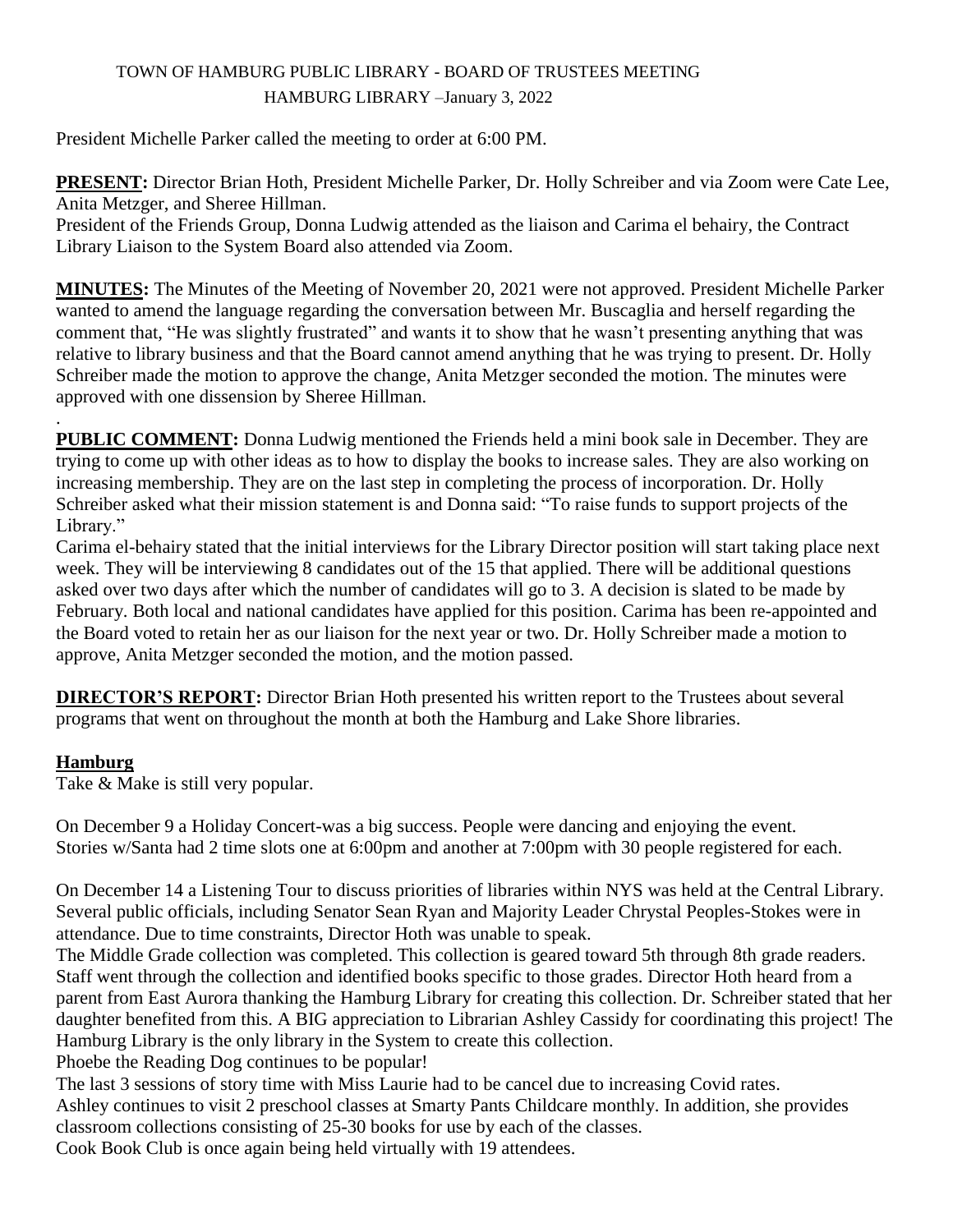A snowflake scavenger hunt is currently being held. Holiday cards were mailed to partners, libraries, and public officials. Received several monetary donations from patrons.

#### **Lake Shore**

Director Hoth is working with the Red Cross to restart blood drives, which stopped during Covid. Cook Book Club was held virtually in December with 2 attendees. Adult Craft night had 11 in attendance. Story Time in December had 16 children and adults in attendance. On November 27 a patron demonstrated how to make Christmas cards out of Christmas boxes.

Circulation, computer sessions, and WiFi showed noticeable increases in December.

**PRESIDENT'S REPORT:** Michelle Parker reminded everyone that the Association of Contracting Libraries (ACT) meeting is being held virtually on Saturday January 8. She also informed the Board that Dr. Schreiber has officially been reappointed to a full 5 year term.

**TREASURER'S REPORT:** All transactions were routine. Director Hoth had mentioned about the promotional items and those are showing up in the financials, as well as the donations. Anita Metzger made a motion to approve, Cate Lee seconded, all in favor.

#### **OLD BUSINESS:**

- a. Friends update see Public Comment
- b. Purchase of promotional items--mugs have each library's name on each side. Sold a dozen already. Also to be given to donors, public officials. Plastic card holders for kids so the kids can put their library card in it. Also purchased a tablecloth to be used for Outreach events, etc.
- c. Update on Covid measures masks are still required in the Library. No eating or drinking. Programs limited to 30 people. Also received KN95 masks from the County for distribution to the public. They were gone in 5 hours. They are also getting home test kits to give away. Virtual option for Board meetings still in effect through January 15, 2022.

## **NEW BUSINESS:**

- d. Election of Officers First meeting of the year is the election of officers. The following offices were Secretary: Sheree Hillman; Treasurer: Holly Schreiber; Vice-President: Cate Lee; and President: Michelle Parker. Motion to accept the slate was made by Dr. Holly Schreiber, Cate Lee seconded the motion, and all were in favor.
- e. Annual agreement between the Town and Library Annual agreement states that the Library will provide all the services, educational and cultural programs and the Town will provide the Library a check for those services in the amount of \$3,000. A motion was made to adopt the agreement as described between the town and library Cate Lee made a motion to approve, Anita Metzger seconded, and all in favor.
- f. Resolution to reinstate the Director title from Director II to Director III The Hamburg Public Library meets the criteria to make this change but a resolution must be approved to move forward with this change. Cate Lee made the motion to approve, Sheree Hillman seconded, and the motion passed.
- g. Cards from an anonymous patron Director Hoth said that his staff has been getting greeting cards from an anonymous patrons addressed to "all their girlfriends at the library". The last card was inappropriate. Staff was concerned about this and Director Hoth wanted to make the Board aware of the situation. President Michelle Parker suggested filing a police report about this to at